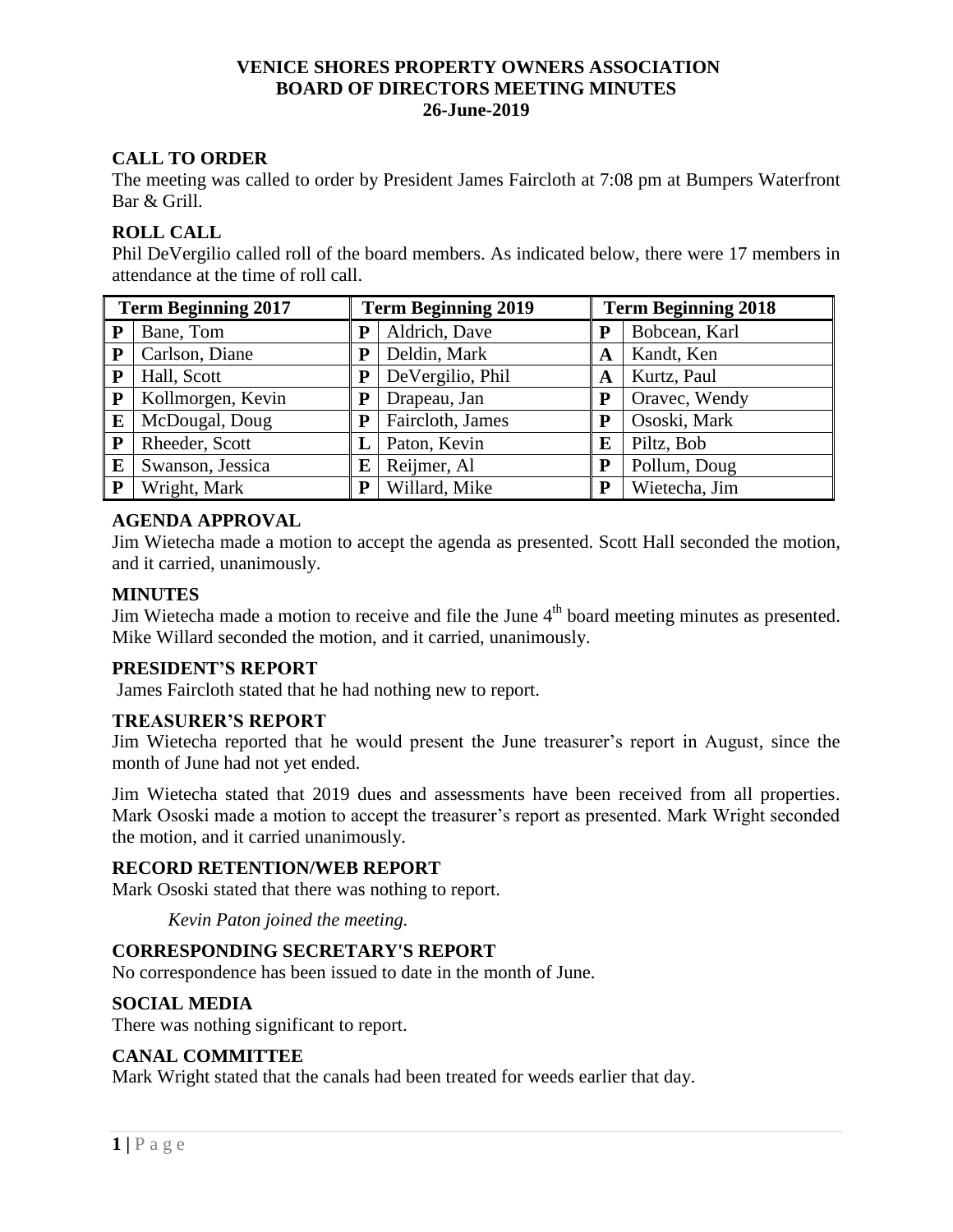## **VENICE SHORES PROPERTY OWNERS ASSOCIATION BOARD OF DIRECTORS MEETING MINUTES 26-June-2019**

Discussion took place on the necessity for further treatments in 2019 because of the high water levels. The consensus was that skipping treatments could result in a loss of control.

## **MAINTENANCE COMMITTEE**

- Scott Hall reported that irrigation systems adjacent to the recently replaced San Juan crossovers have been damaged. He made a motion to authorize up to \$400 per side, \$1,600 total, to have repairs made. Doug Pollum seconded the motion, and it carried, unanimously.
- It was reported that there is a gap in the connection between the culvert and the new crossovers, and that the contractor will attempt to seal these gaps. As it is, the leakage overwhelms the nearby pumps.
- Doug Pollum reported that a 15-inch Muni-Ball is "on its way" to seal the culvert between the North River Road ditch and the Bayhaven Crossover. Two attempts with 12 inch Muni-Balls have failed. However, prior to failure of the Muni-Balls, they were successful in reducing the water level in the ditch on the north side of North River Road.
- Tom Bane reported that about 20 people responded to the request to sandbag the south end of Bayhaven last Saturday. The effort appears to have been successful.

## **BUILDING COMMITTEE**

Mark Ososki reported that plans have been approved for an addition at 41493 Clairpointe.

Mark Ososki stated that an additional member is need on the Building Committee. In their absence, James Faircloth assigned Al Reijmer and Paul Kurtz to the Building Committee. Additionally, Scott Rheeder agreed to join this committee.

# **DEED RESTRICTION REVIEW COMMITTEE**

Jan Drapeau reported that she and Doug McDougal performed an inspection on June 14<sup>th</sup>. As a result, three first time violation letters have been sent.

- Lot 117, 41541 Windmill, Shed Violation
- Lot 33, 31232 San Juan, Boat Violation
- Lot 77, 31175 San Juan, Shed Violation

# **CIVIC AFFAIRS**

Several board members and other VS residents attended the USACE presentation on June 25<sup>th</sup> at the Clinton-Macomb Library. The first presentation, by Deanna Apps (Deanna.apps@usace.army.mil), covered Great Lakes historical water levels, forecasted water levels, and how they are measured. The second presentation, by Sarah Black, covered Regulatory Outreach and the permitting procedure.

Mark Wright reported that the former Gibraltar Trade Center site will become marijuana growing plant.

# **WELCOMING COMMITTEE**

Diane Carlson stated that she had nothing new to report.

# **EVENTS COMMITTEE**

Kevin Paton reported that he's had about 75 RSVPs for the boat parade and picnic on June  $29<sup>th</sup>$ .

# **OLD BUSINESS**

There was no old business requiring action.